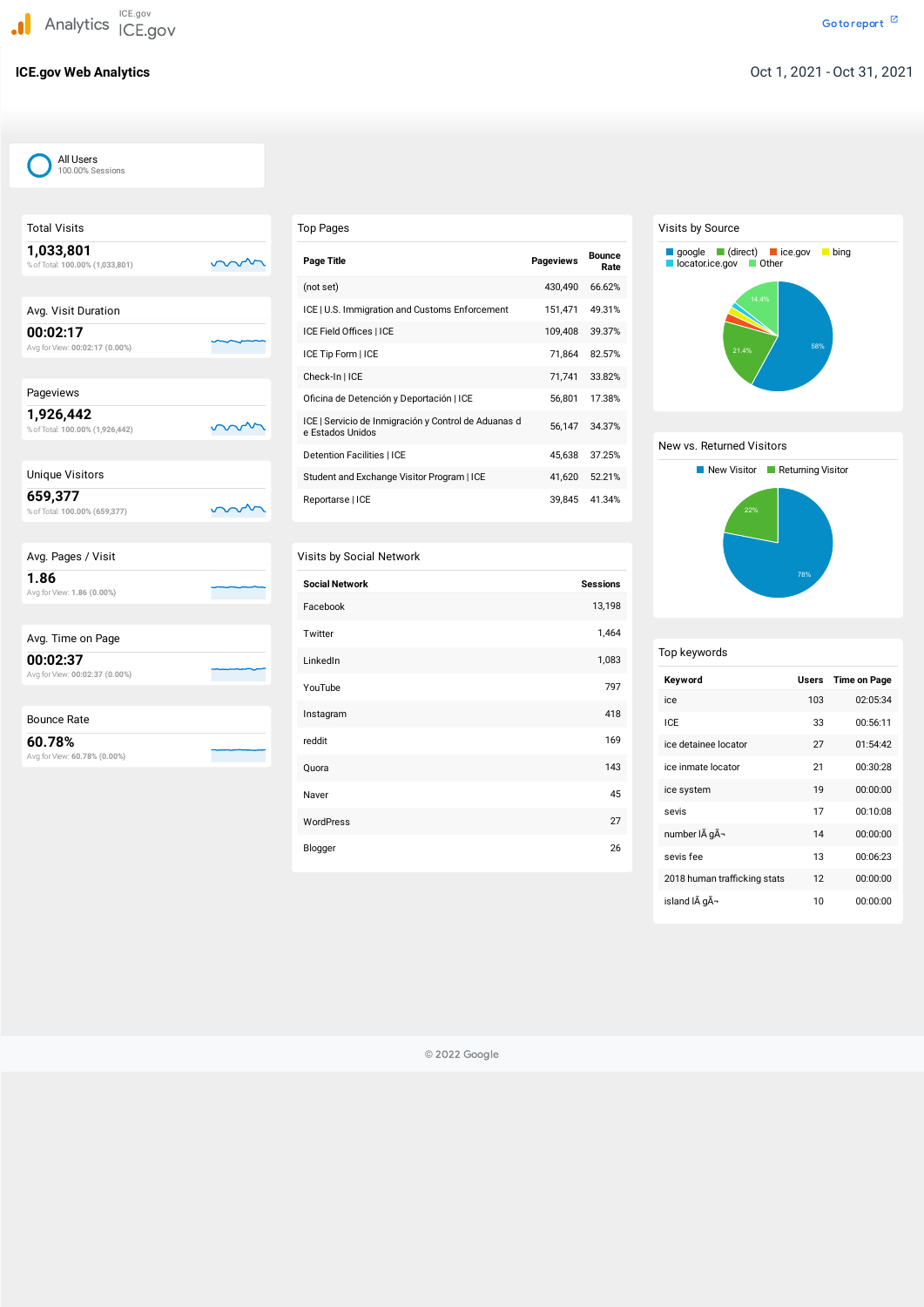**DHS.gov Customer Satisfaction Survey**

10/1/21-10/31/21

## **Overall Customer Satisfaction Score 62.45**

### **How would you rate your overall experience today? 61.46 Answer Choices Responses Points Score** ▪ Outstanding 90 100 9000 ▪ Above Average 49 75 3675 • Average 74 50 3700 ▪ Below Average 26 25 650  $\bullet$  Poor 38 0 0 0 **Total 277 17025 Were you able to complete the purpose of your visit? 58.84 Answer Choices Responses Points Score** • Yes 163 100 16300 16300 16300 16300 16300 16300 16300 16300 16300 16300 16300 16300 16300 16300 16300 16300 1 • No 2020 114 0 0 0 114 0 0 0 114 114 1 0 12 114 1 114 1 0 12 12 12 13 14 14 15 17 17 17 17 17 17 17 17 17 17 1 **Total 277 16300 84.40 Answer Choices Responses Points Score** ▪ Yes 184 100 18400 • No 34 0 0 0 **Would you still return to this website if you could get this information or service from another source?**

| Will you recommend this website to a friend or colleague? |                  |               | 72.69 |
|-----------------------------------------------------------|------------------|---------------|-------|
| <b>Answer Choices</b>                                     | <b>Responses</b> | <b>Points</b> | Score |
| • Yes                                                     | 157              | 100           | 15700 |
| $\cdot$ No                                                | 59               | <sup>0</sup>  |       |
| <b>Total</b>                                              | 216              |               | 15700 |

**Total 218 18400**

### **Please describe your experience finding your way around**

### **(navigating)ICE.gov today.**

NOTE: Excludes "Other" responses

| <b>Answer Choices</b>                                                     | <b>Responses</b> | <b>Points</b> | Score |
|---------------------------------------------------------------------------|------------------|---------------|-------|
| • Encountered no difficulties                                             | 96               | 100           | 9600  |
| • Had technical difficulties (e.g. error messages, broken links)          | 12               |               |       |
| • Links did not take me where I expected                                  | 13               | 0             |       |
| . Links / labels are difficult to understand, they are not intuitive      | ь                | 0             |       |
| . Navigated to general area but couldn't find the specific content needed | 35               | $\Omega$      |       |
| • Too many links or navigational choices                                  | 12               | O             |       |
| . Would often feel lost, not know where I was                             | 9                |               |       |
| Total                                                                     | 183              |               | 9600  |

### **How was your experience using our site search? 33.82**

NOTE: Excludes "Did not use search" and "Other" responses

| <b>Answer Choices</b>                                   | <b>Responses</b> | <b>Points</b> | Score |
|---------------------------------------------------------|------------------|---------------|-------|
| • Encountered no difficulties                           | 46               | 100           | 4600  |
| I was not sure what words to use in my search           | 14               |               |       |
| • Results were not helpful                              | 23               |               | 0     |
| . Results were not relevant to my search terms or needs | 14               |               |       |
| • Results were too similar / redundant                  |                  |               |       |
| • Returned not enough or no results                     | 12               |               |       |
| • Returned too many results                             | 22               |               |       |
| Total                                                   | 136              |               | 4600  |

**52.46**